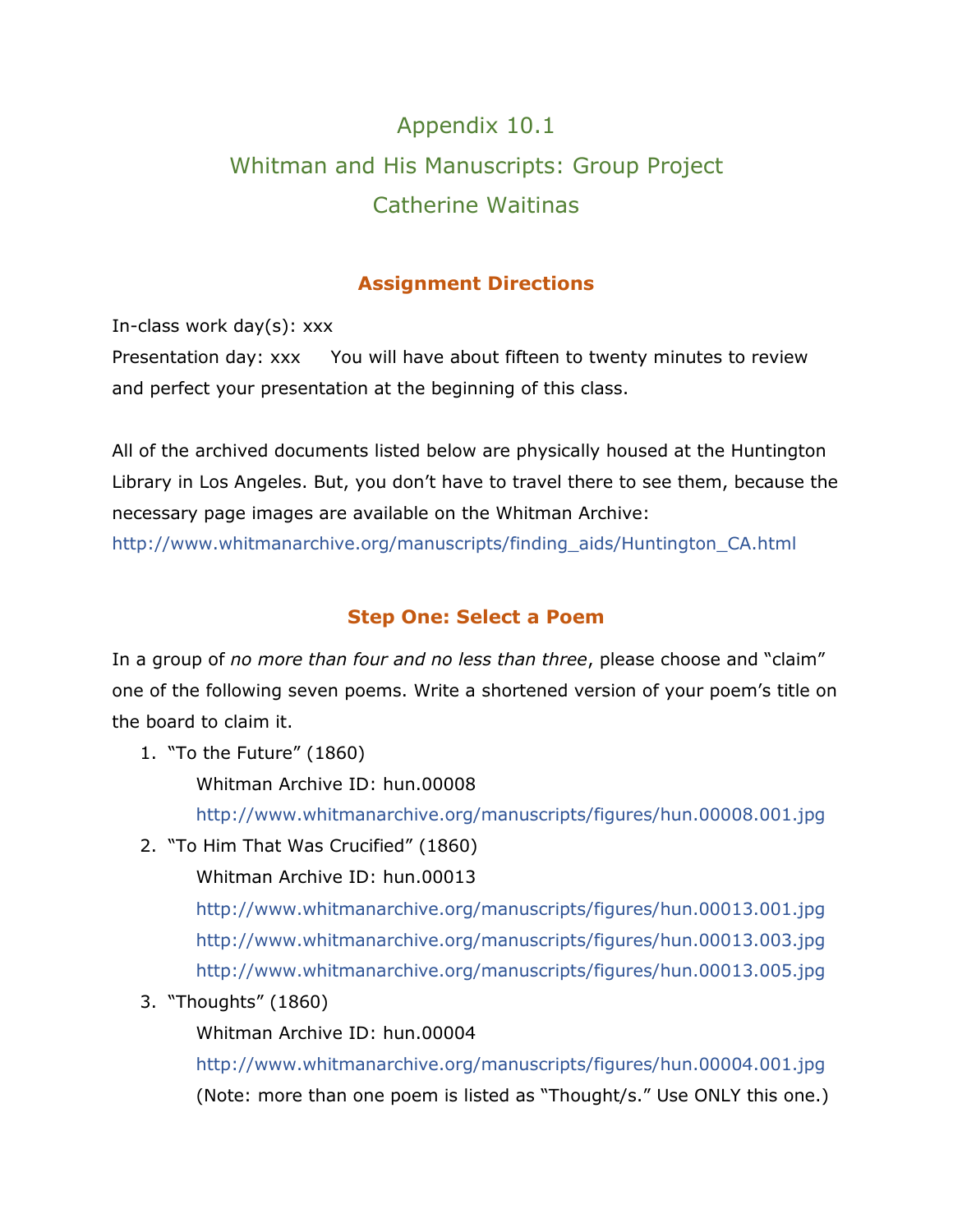4. "Come, said my Soul" (1874)

Whitman Archive ID: hun.00021

<http://www.whitmanarchive.org/manuscripts/figures/hun.00021.001.jpg>

5. "Fancies at Navesink, the Pilot in the Mist" (actual title "Pilot in the Mist," 1885)

Whitman Archive ID: hun.00014

<http://www.whitmanarchive.org/manuscripts/figures/hun.00014.001.jpg>

6. "Soon Shall the Winter's Foil Be Here" (1888) Whitman Archive ID: hun.00016

<http://www.whitmanarchive.org/manuscripts/figures/hun.00016.001.jpg>

7. "To My Seventieth Year" (actual title "Queries to My Seventieth Year," 1888) Whitman Archive ID: hun.00011

<http://www.whitmanarchive.org/manuscripts/figures/hun.00011.001.jpg>

#### **Step Two: Study the Manuscript**

Read the manuscript closely. Use the Archive's handwriting tool throughout this process. Zoom in. Zoom out. Consider crossed-out words, added words, rearrangements, replacements, and anything else that you find interesting. Where does Whitman seem certain? Where does he seem uncertain? What shifts in tone, theme, message, emphasis, etc., do the changes show? What remains consistent? What does the handwriting seem to reveal—were the changes made deliberately or quickly? Do the changes seem tentative or certain? Do the changes fundamentally affect meaning? Do they seem related to other poems? It's impossible to ask too many questions at this stage.

Please start a Google Doc or a thread on the Whitman discussion forum\*\* (name it something creative) to save your ideas as you read the manuscript(s) and published edition(s). You can reply to your own thread to add new ideas and to save what you've found. No need for formality here—phrases, links, bullets, images, etc., are fine. ANYTHING that will help you remember what you're noticing! If you use a Google Doc, please put a public link to it on the forum.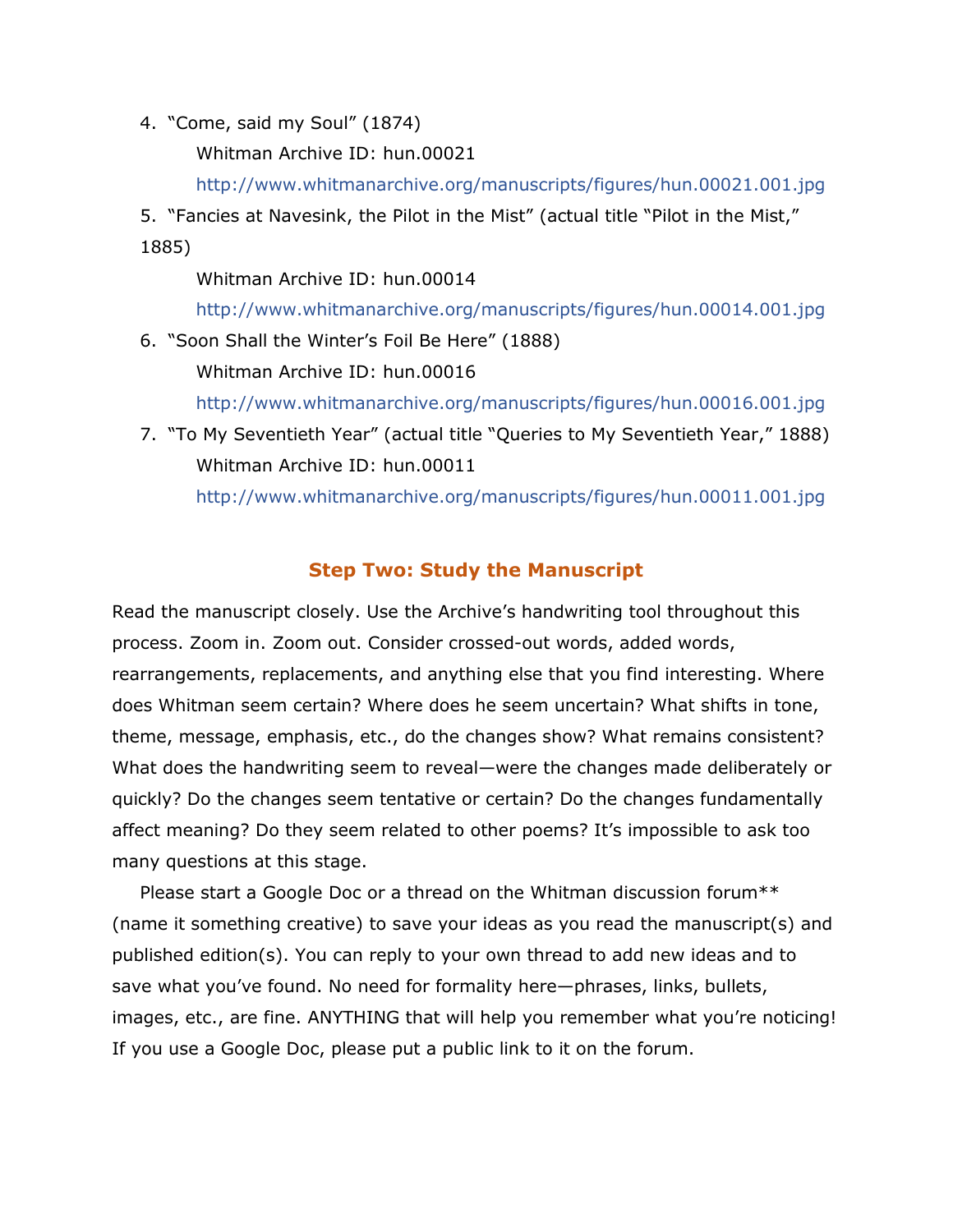# **Step Three: Compare the Manuscript to at Least One Published Edition of the Poem**

Consider the same questions from step two (except for the ones about handwriting). Use the Archive's search tool to find the published version(s) and do side-by-side comparisons.

As you complete steps two and three: keep an open mind. Search the Archive carefully. You never know what you might find—or NOT find. FYI: There are GOOD REASONS that some of the groups may have big questions, especially at step three! Please keep in contact with me if you have questions . . . I am happy to help you with these questions.

### **Step Four: Develop an Argument about the Poem**

# **Come up with an argument about the poem based on the following factors:**

- your analysis of the manuscript version(s)
- your analysis of at least one published version (likely, more than one)
- the *OED*'s definitions of key words
- your knowledge of Whitman's biography (If you're using biographical details, you need to be sure to use them precisely! You can use the biography on the Archive.)
- your knowledge of Whitman's poetry and poetics, including his poetic strategies and his use of key words, themes, etc., elsewhere in his oeuvre
- any other helpful information on the Archive—photos, criticism, contemporary reviews, encyclopedia entries, TokenX searches, etc.

Your argument must require the manuscript! In other words: if you could make the same argument about the poem without using the manuscript, then keep trying. I will circulate if you need help coming up with an idea that *relies on* the manuscript, and I can also help you phrase your idea. Your argument should clearly point out what we know about the poem only because we have access to the manuscript(s).